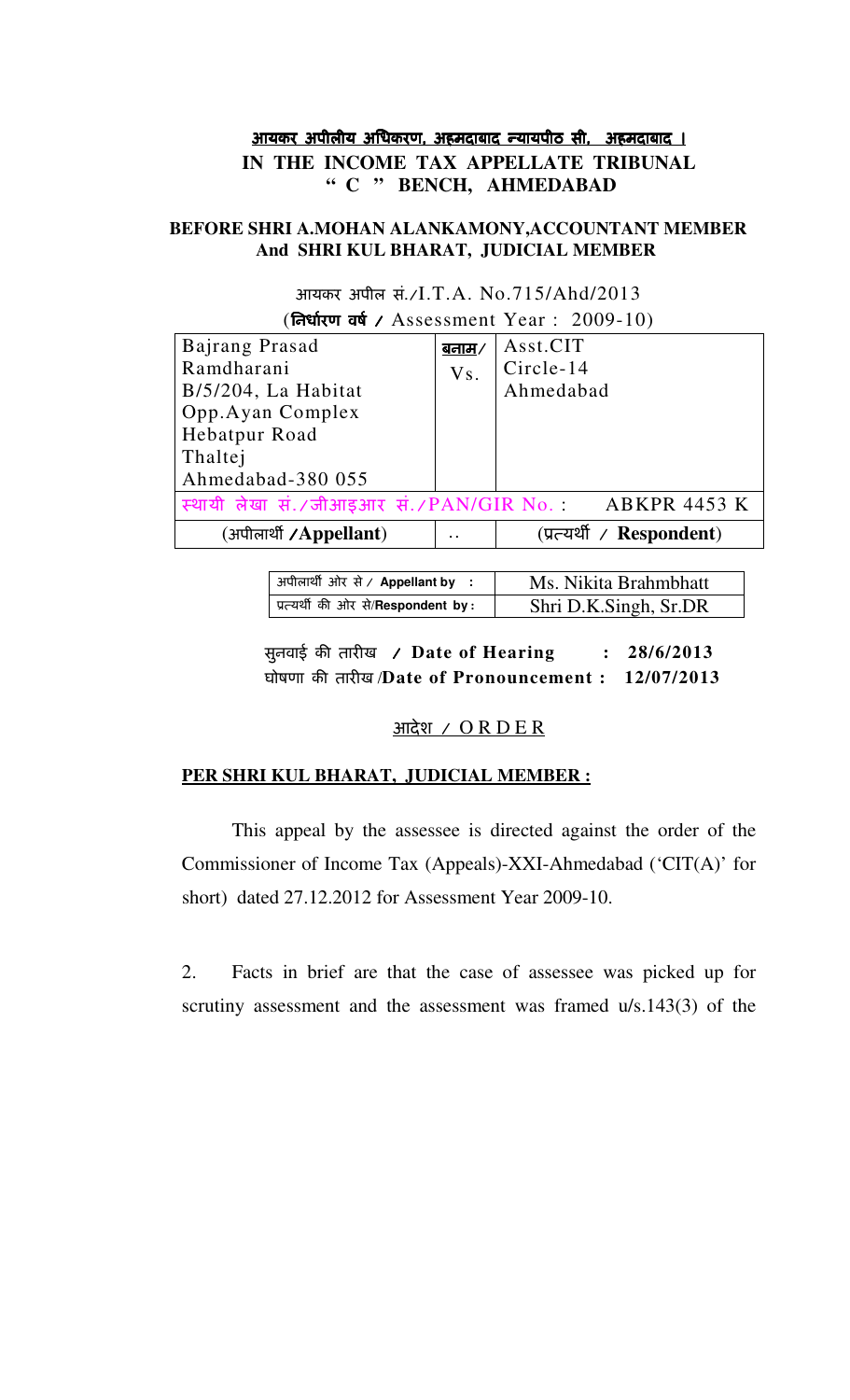**- 2 -** 

Income Tax Act, 1961 (hereinafter referred to as "the Act"). The Assessing Officer (AO) has made various additions on account of shorttem capital gain, disallowance of interest claimed u/s.24, disallowance of exemption u/s.10(13A) and addition u/s.68 of the Act. The assessee feeling aggrieved by this order, filed an appeal before the ld.CIT(A) who after considering the submissions of the assessee, partly allowed the appeal.

3. While allowing the appeal, ld.CIT(A) confirmed the addition of Rs.42,371/- in respect of the disallowance of interest and the disallowance u/s.10(13A) of Rs.1,11,168/-. Against these two confirmation of additions, the assessee is further in appeal before this Tribunal.

4. The first ground relates to the disallowance of Rs.42,371/- being disallowance of interest while computing the capital gain from sale of house-property. The Ld.counsel for the assessee submitted that the ld.CIT(A) erred in confirming the addition. Ld.counsel for the assessee submitted that admittedly this amount pertained to previous year and the interest being related to the pre-construction period on borrowed capital. She submitted that the interest on borrowed capital of pre-construction period is allowable u/s.24(b) of the Act. She further submitted that since the property was sold, therefore this pre-construction interest period should form part of the cost of acquisition of property. She submitted that alternatively this interest amount is allowable u/s.24(b) of the Act. In support of her contention about pre-construction period, interest ought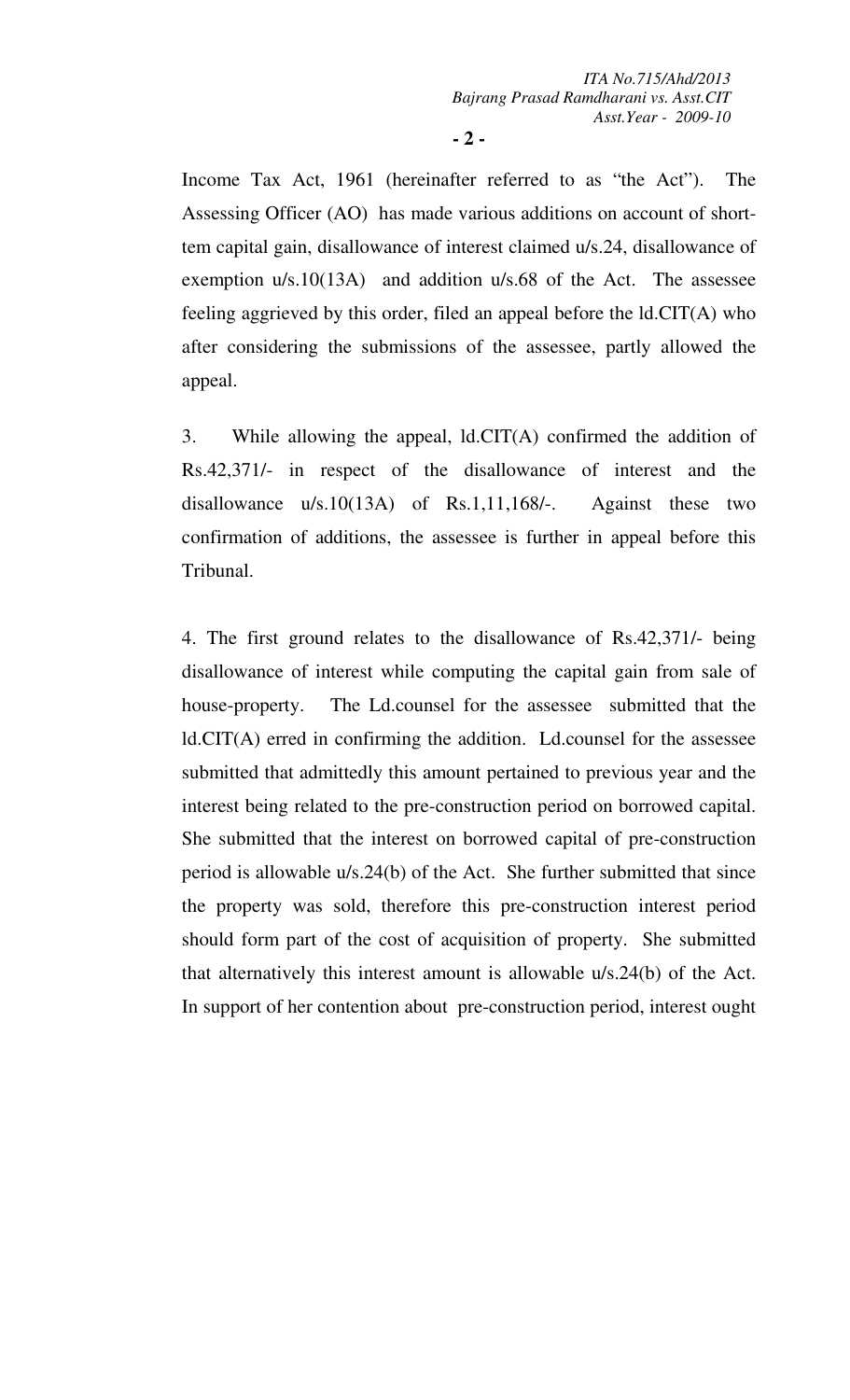**- 3 -** 

to have been allowed as a cost of acquisition of property and relied on the decision of Hon'ble High Court of Madras rendered in the case of CIT vs. K.Raja Gopala Rao reported at [2001] 252 ITR 459 (Mad.) and also the decision of Hon'ble High Court of Karnataka rendered in the case of CIT vs. Sri Hariram Hotels (P.) Ltd. reported at [2010] 325 ITR 136 (Kar.).

4.1. On the contrary, ld.Sr.DR supported the orders of the authorities below and submitted that this amount cannot form part of the cost of acquisition as the assessee himself has claimed it as an interest of preconstruction period.

5. We have heard the rival submissions, perused the material available on record and the judgements relied upon by the Ld.counsel for the assessee. We find that the AO disallowed this claim of the assessee without assigning any reason and the ld.CIT(A) has simply confirmed the amount without assigning reason as to how this amount is not admissible. The contention of the counsel is that the assessee has paid interest on borrowed capital for construction of house to City Bank of Rs.52,964/ which was related to pre-construction period. The assessee has claimed this interest as part of cost of construction and accordingly claimed in the return of income. It is further submitted that the interest expense related to pre-construction period either can be added to cost of construction or can be claimed  $1/5<sup>th</sup>$  every year. The assessee has claimed the interest as part of cost of construction and assessee could avail the deduction only once and, therefore, the unabsorbed interest of Rs.42,371/- shall become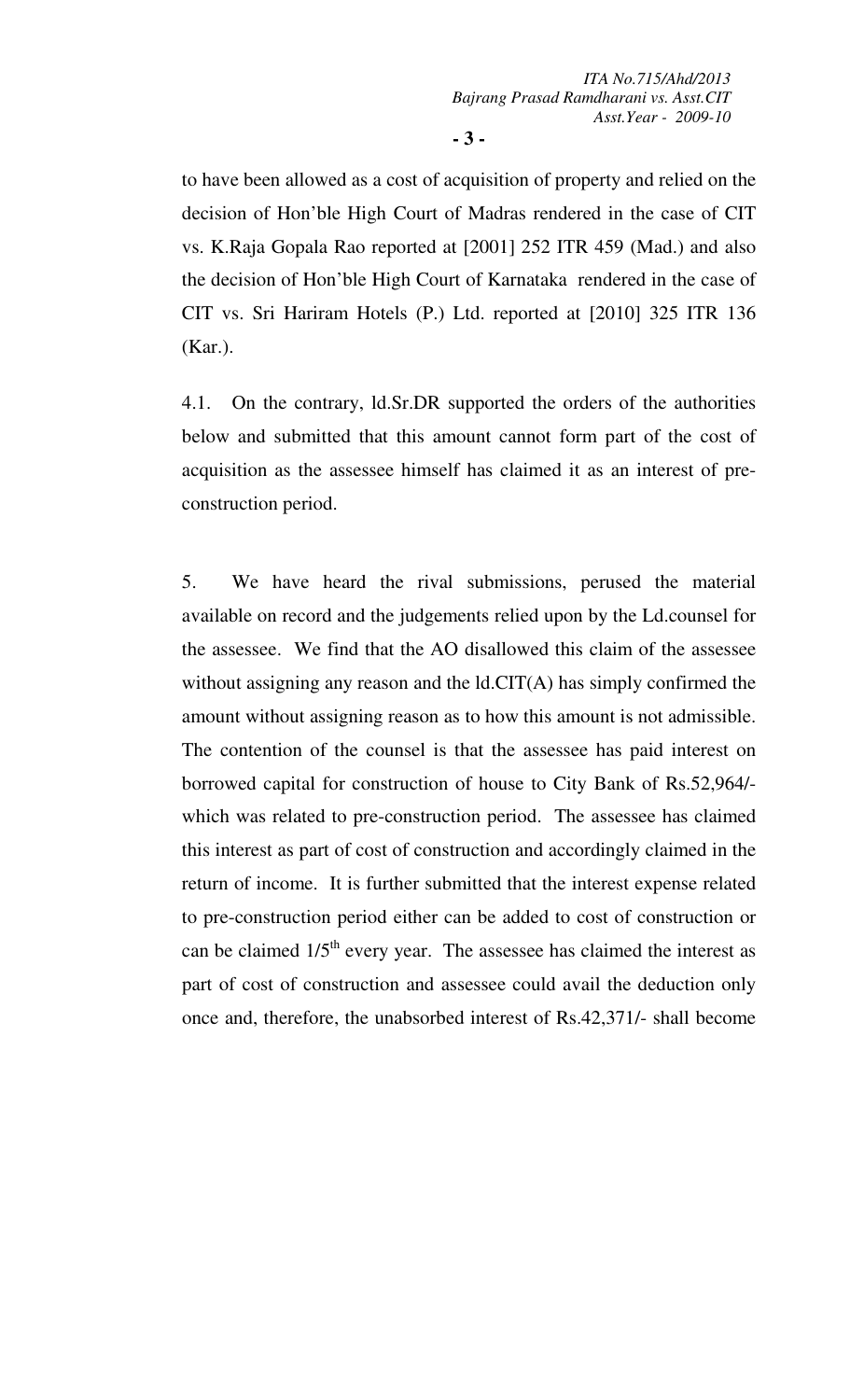**- 4 -** 

part of the cost of the property. It is also submitted that this cost towards unabsorbed interest should be considered as cost of acquisition of property and allowed to be deducted at the time of sale of the property. Alternatively, it is submitted by the Ld.counsel for the assessee that even if adverse view is taken deduction u/s.24 of the Act is allowable. So far the contention of the assessee is concerned that this amount is required to be treated as cost of acquisition of granting deduction qua the interest on borrowed capital related to pre-construction period is allowable u/s.24(b) of the Act. However, this claim of the assessee would be allowable u/s.24(b) of the Act, therefore, in our considered opinion, the assessee is entitled for deduction u/s.24(b) of the Act. The AO is directed accordingly and the addition is hereby deleted. This ground of appeal is allowed.

6. Now coming to the second ground which relates to the disallowance of exemption u/s.10(13A) of the Act of Rs.1,11,168/- for house rent allowance. Ld.counsel for the assessee submitted that the assessee claimed deduction u/s.10(13A) of the Act amounting to Rs.1,11,168/- in respect of house rent allowance and the authorities below grossly erred in not allowing the exemption. She further submitted that a bare reading of the provision would make it ample clear that the assessee is entitled for exemption u/s.10(13A) of the Act. She submitted that in support of the expenditure of house rent, requisite details and evidences were filed before the ld.CIT(A) who had called for a remand report from the AO. She submitted that the reasoning given by the AO and the ld.CIT(A) are different in disallowing the exemption.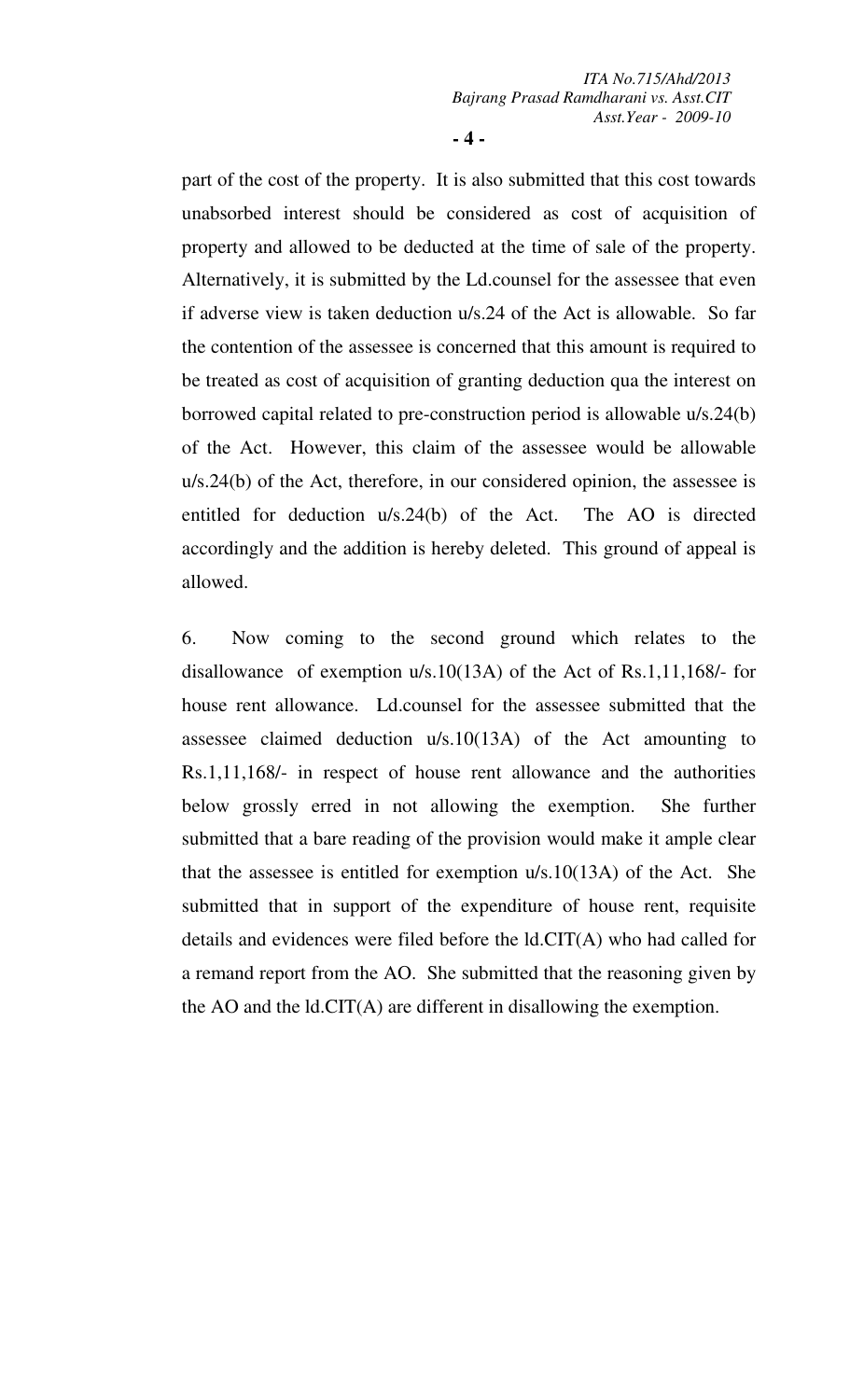6.1. On the contrary, Sr.DR for the Revenue supported the orders of the authorities below. Sr.DR pointed out that the AO in the remand report has submitted that the assessee has claimed the house owned by him as self-occupied and therefore, the authorities below were justified in disallowing the claim of the assessee.

7. We have heard the rival submissions, perused the material available on record and the orders of the authorities below. We find that the AO disallowed the claim of the assessee on the ground that the assessee has not given details of payment and evidences and also on the basis that the assessee and his wife are living together, hence the claim of payment of rent is just to avoid payment of taxes and to reduce the tax liability. Ld.CIT(A) confirmed the addition on the ground that the rent is paid by the assessee as a tenant to his wife who is a landlord and he found that the landlord and tenant are living together in the same houseproperty and the very fact that the landlord and tenant are staying together which indicates that the whole arrangement is of the nature of colourable device as pointed out by the AO. He observed that since it is evidently a colourable device, even though the amount purportedly paid as a rent will not qualify for exemption u/s.10(13A). The AO and CIT(A) have disallowed the claim of the assessee on the ground that assessee and his wife are living together but not on the ground that in return of income a house owned by him is declared as a self-occupied, however, we find a mention in the remand report (annexed at page-61), where the AO has commented that it is not ascertainable whether the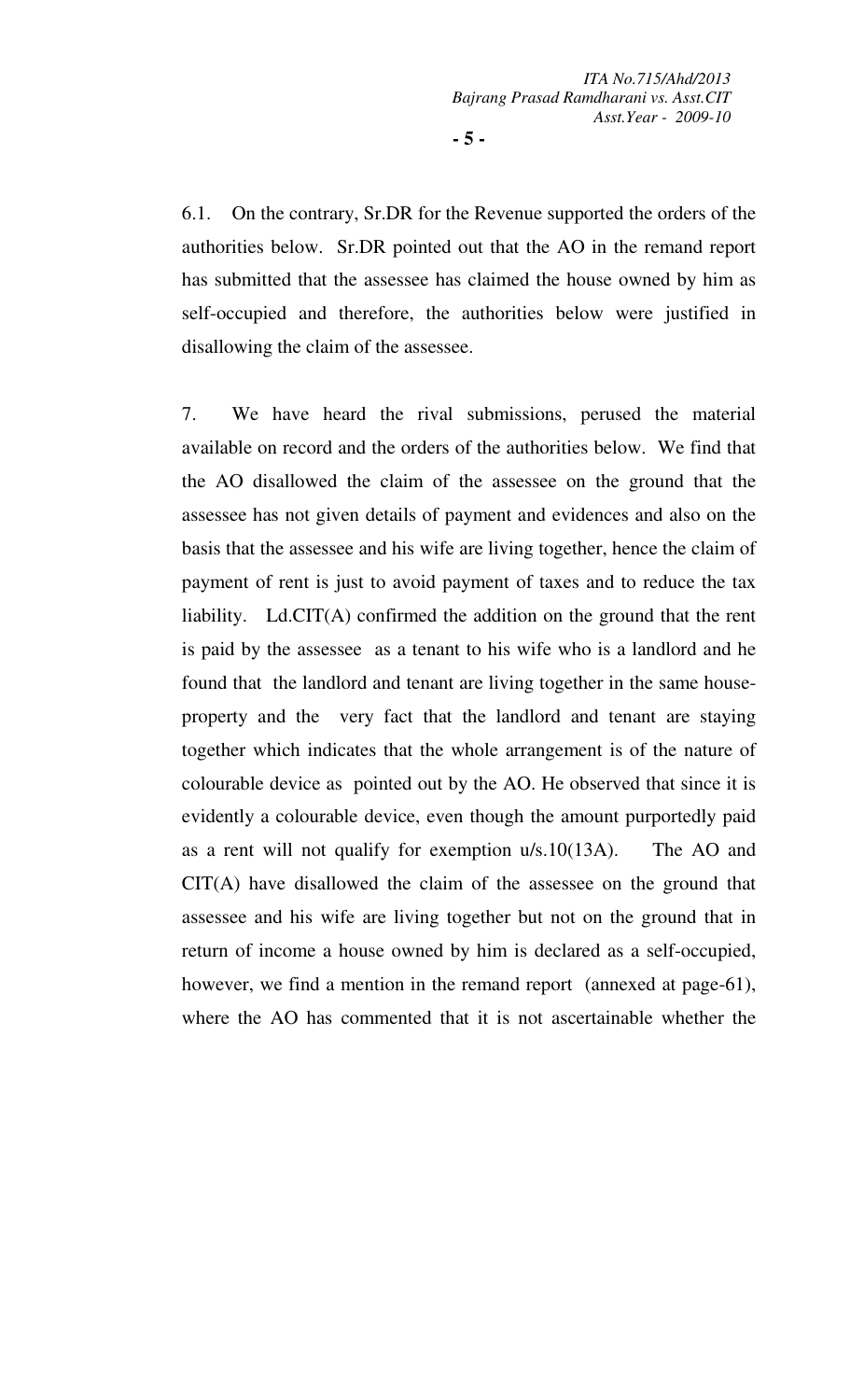**- 6 -** 

assessee stayed with his wife's house or at his own house which he claimed self occupied and claimed the relief u/s.24 of the Act. Under these circumstances, we have to only examine whether the assessee is entitled for exemption u/s.10(13A) or not. For the sake of clarity, section 10(13A) is reproduced hereinbelow:-

### Section 10(13A):-

(13A) any special allowance specifically granted to an assessee by his employer to meet expenditure actually incurred on payment of rent (by whatever name called) in respect of residential accommodation occupied by the assessee, to such extent as may be prescribed having regard to the area or place in which such accommodation is situate and other relevant considerations.

Explanation.-For the removal of doubts, it is hereby declared that nothing contained in this clause shall apply in a case where-

> (a) the residential accommodation occupied by the assessee is owned by him; or

> (b) the assessee has not actually incurred expenditure on payment of rent (by whatever name called) in respect of the residential accommodation occupied by him;

7.1. From the reading of the above section, it is clear that the requirement of the section is that any allowance (by whatever name called) granted to an assessee by his employer to meet expenditure actually incurred on payment of rent in respect of residential accommodation occupied by the assessee, to such extent as may be prescribed. However, the exemption is not available in case the residential accommodation occupied by the assessee is owned by him or the assessee has not actually incurred expenditure on payment of rent (by whatever name called) in respect of the residential accommodation occupied by him. Admittedly, the AO has given a finding of fact that the assessee and his wife are living together as a family. Therefore, it can be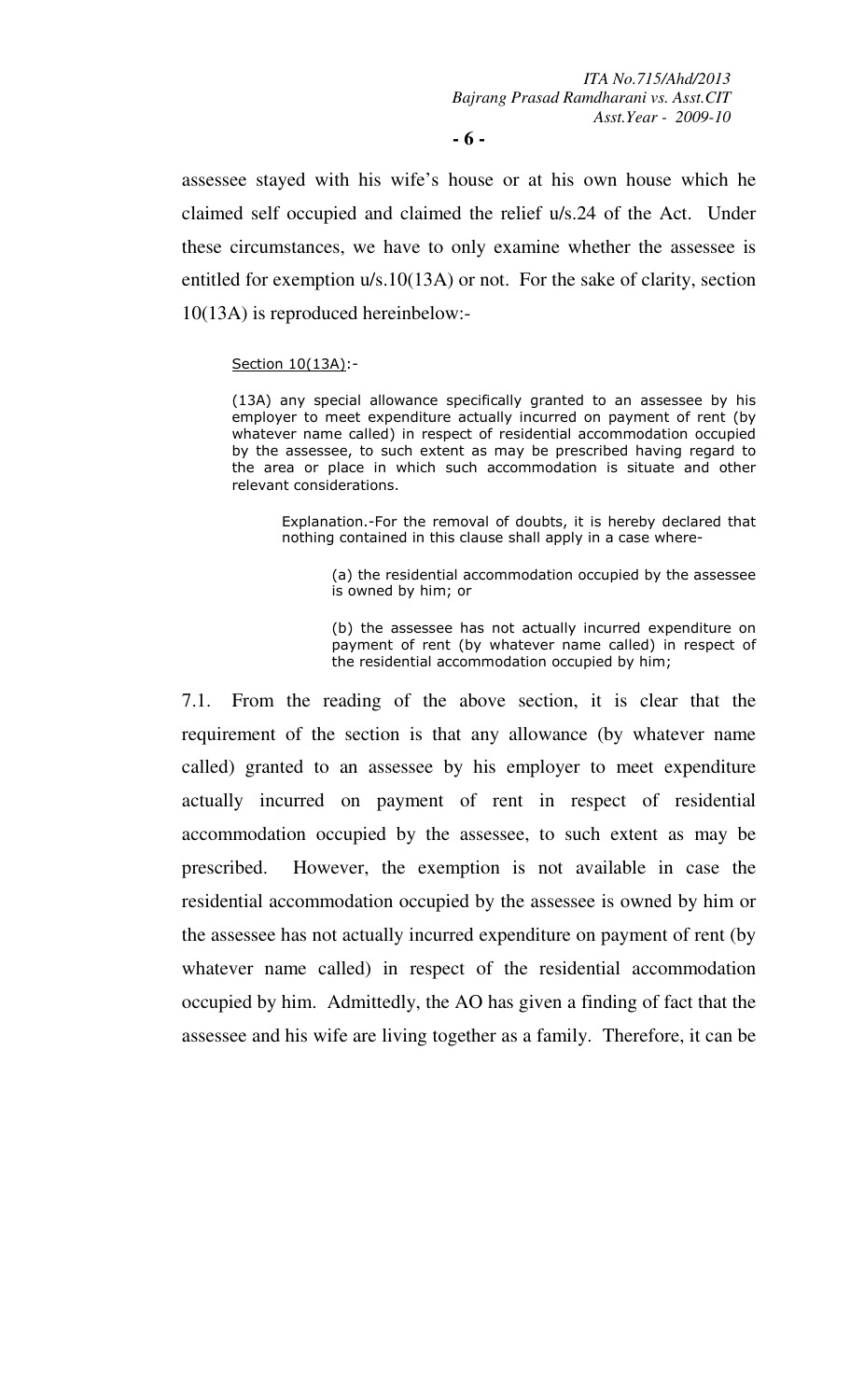**- 7 -** 

inferred that the house owned by wife of the assessee is occupied by the assessee also and in remand report it has been submitted that the assessee has submitted the rent receipt(s) of Rs.15,000/- dated 3.7.2008 and Rs.1,65,000/- dated 31.3.2009 and stated that the payments have duly been paid through bank transfer entry. A verification of the said entry shows the transfer on the given dates but the receipts date and amount of Rs.1,65,000/- not reflecting as transfer. Therefore, in our considered opinion, the assessee has fulfilled twin requirements of the provision, i.e. occupation of the house and the payment of rent. Under these circumstances, the assessee is entitled for exemption u/s.10(13A) of the Act. Since we have observed that the ld.CIT(A)'s chose not to make enhancement and disallow the relief u/s.24 of the Act, therefore we cannot comment upon this aspect of the matter. In this view of the matter, we delete the addition and direct the AO to allow exemption u/s.10(13A) of the Act to the assessee. This ground is also allowed as indicated above.

## **8. In the result, appeal of the assessee is allowed.**

Order pronounced in Open Court on the date mentioned hereinabove

#### Sd/- Sd/-  **( A. MOHAN ALANKAMONY ) ( KUL BHARAT ) ACCOUNTANT MEMBER JUDICIAL MEMBER**

Ahmedabad; Dated 12/ 07 /2013

टी.सी.नायर, व.नि.स./ T.C. NAIR, Sr. PS